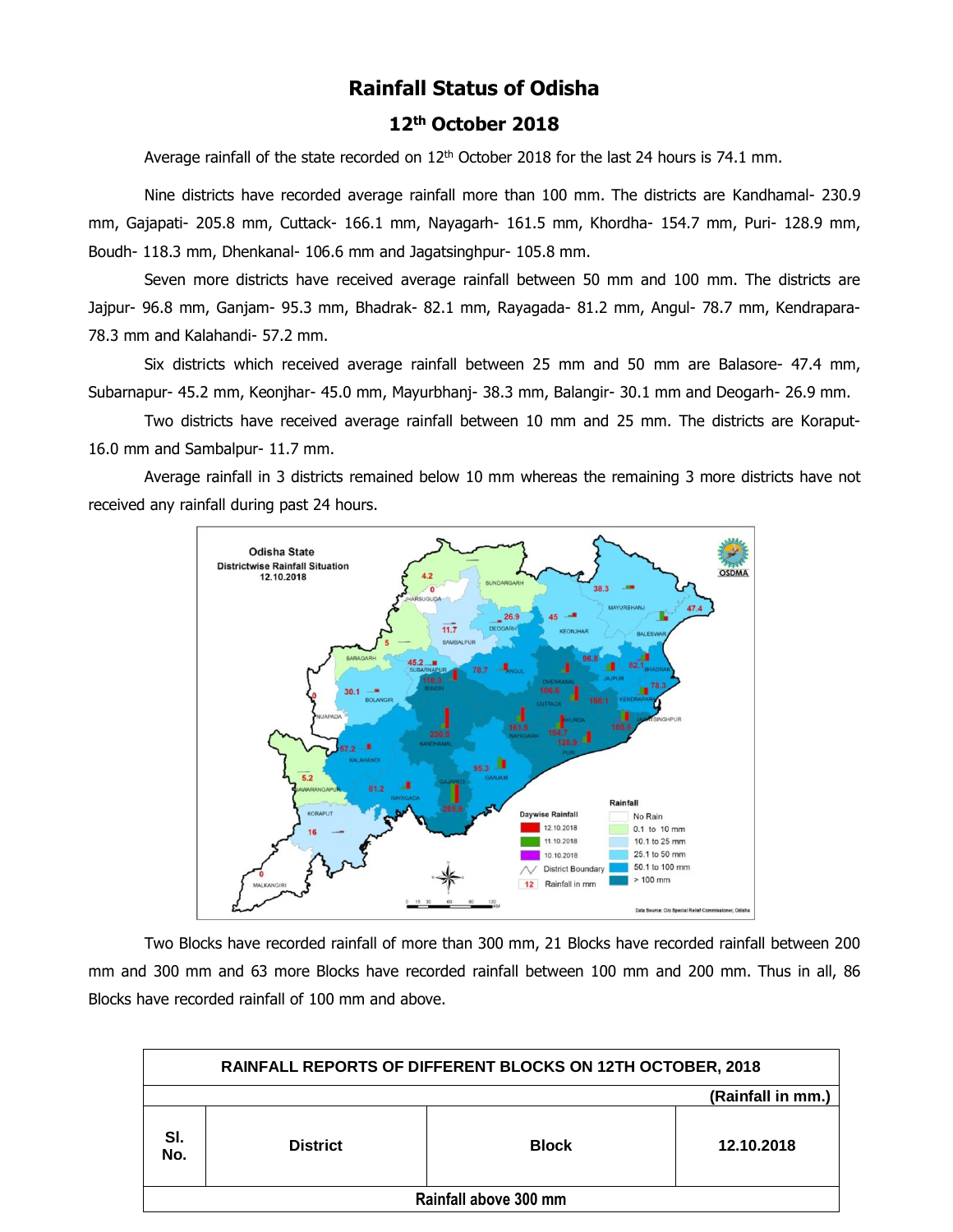| 1                                      | Kandhamal     | G.Udayagiri                        | 351.0 |  |  |  |  |  |  |  |
|----------------------------------------|---------------|------------------------------------|-------|--|--|--|--|--|--|--|
| $\overline{2}$                         | Cuttack       | Kantapada                          | 319.0 |  |  |  |  |  |  |  |
|                                        |               | Rainfall between 200 mm and 300 mm |       |  |  |  |  |  |  |  |
| 292.2<br>Kandhamal<br>Khajuripada<br>1 |               |                                    |       |  |  |  |  |  |  |  |
| 2                                      | Kandhamal     | Raikia                             | 282.0 |  |  |  |  |  |  |  |
| 3                                      | Cuttack       | Banki-Dampada                      | 281.0 |  |  |  |  |  |  |  |
| 4                                      | Gajapati      | Paralakhemundi                     | 270.0 |  |  |  |  |  |  |  |
| 5                                      | Kandhamal     | Tikabali                           | 270.0 |  |  |  |  |  |  |  |
| 6                                      | Gajapati      | Mohana                             | 265.0 |  |  |  |  |  |  |  |
| 7                                      | Ganjam        | Sorada                             | 261.0 |  |  |  |  |  |  |  |
| 8                                      | Kandhamal     | Chakapad                           | 260.0 |  |  |  |  |  |  |  |
| 9                                      | Kandhamal     | Phiringia                          | 227.0 |  |  |  |  |  |  |  |
| 10                                     | Nayagarh      | Ranpur                             | 218.2 |  |  |  |  |  |  |  |
| 11                                     | Cuttack       | <b>Cuttack Sadar</b>               | 214.0 |  |  |  |  |  |  |  |
| 12                                     | Kandhamal     | Baliguda                           | 212.0 |  |  |  |  |  |  |  |
| 13                                     | Puri          | Puri                               | 210.0 |  |  |  |  |  |  |  |
| 14                                     | Ganjam        | Dharakote                          | 209.0 |  |  |  |  |  |  |  |
| 15                                     | Khordha       | Khordha                            | 207.0 |  |  |  |  |  |  |  |
| 16                                     | Dhenkanal     | Hindol                             | 205.2 |  |  |  |  |  |  |  |
| 17                                     | Jagatsinghpur | Erasama                            | 205.0 |  |  |  |  |  |  |  |
| 18                                     | <b>Boudh</b>  | Harabhanga                         | 202.0 |  |  |  |  |  |  |  |
| 19                                     | Kandhamal     | Nuagaon                            | 201.0 |  |  |  |  |  |  |  |
| 20                                     | Khordha       | Chilika                            | 201.0 |  |  |  |  |  |  |  |
| 21                                     | Kandhamal     | Phulbani                           | 200.2 |  |  |  |  |  |  |  |
|                                        |               | Rainfall between 100 mm and 200 mm |       |  |  |  |  |  |  |  |
| 1                                      | Nayagarh      | Daspalla                           | 197.0 |  |  |  |  |  |  |  |
| $\overline{2}$                         | Puri          | Satyabadi                          | 191.0 |  |  |  |  |  |  |  |
| 3                                      | Cuttack       | Tigiria                            | 190.0 |  |  |  |  |  |  |  |
| 4                                      | Jagatsinghpur | Jagatsinghpur                      | 187.0 |  |  |  |  |  |  |  |
| 5                                      | Ganjam        | Kabisuryanagar                     | 185.5 |  |  |  |  |  |  |  |
| 6                                      | Cuttack       | Niali                              | 185.2 |  |  |  |  |  |  |  |
| 7                                      | Khordha       | Bolagarh                           | 183.0 |  |  |  |  |  |  |  |
| 8                                      | Rayagada      | Ramanaguda                         | 179.2 |  |  |  |  |  |  |  |
| 9                                      | Khordha       | Banapur                            | 169.0 |  |  |  |  |  |  |  |
| 10                                     | Nayagarh      | Gania                              | 169.0 |  |  |  |  |  |  |  |
| 11                                     | Nayagarh      | Bhapur                             | 163.4 |  |  |  |  |  |  |  |
| 12                                     | Cuttack       | Athagarh                           | 163.0 |  |  |  |  |  |  |  |
| 13                                     | Khordha       | Jatani                             | 155.0 |  |  |  |  |  |  |  |
| 14                                     | Nayagarh      | Odagaon                            | 153.6 |  |  |  |  |  |  |  |
| 15                                     | Cuttack       | Narasinghpur                       | 153.0 |  |  |  |  |  |  |  |
| 16                                     | Ganjam        | Bhanjanagar                        | 152.0 |  |  |  |  |  |  |  |
| 17                                     | Gajapati      | R.Udaygiri                         | 151.2 |  |  |  |  |  |  |  |
| 18                                     | Nayagarh      | Nayagarh                           | 151.0 |  |  |  |  |  |  |  |
| 19                                     | Jajpur        | Jajpur                             | 148.0 |  |  |  |  |  |  |  |
| 20                                     | Puri          | Delang                             | 147.0 |  |  |  |  |  |  |  |
| 21                                     | Khordha       | Balipatna                          | 145.4 |  |  |  |  |  |  |  |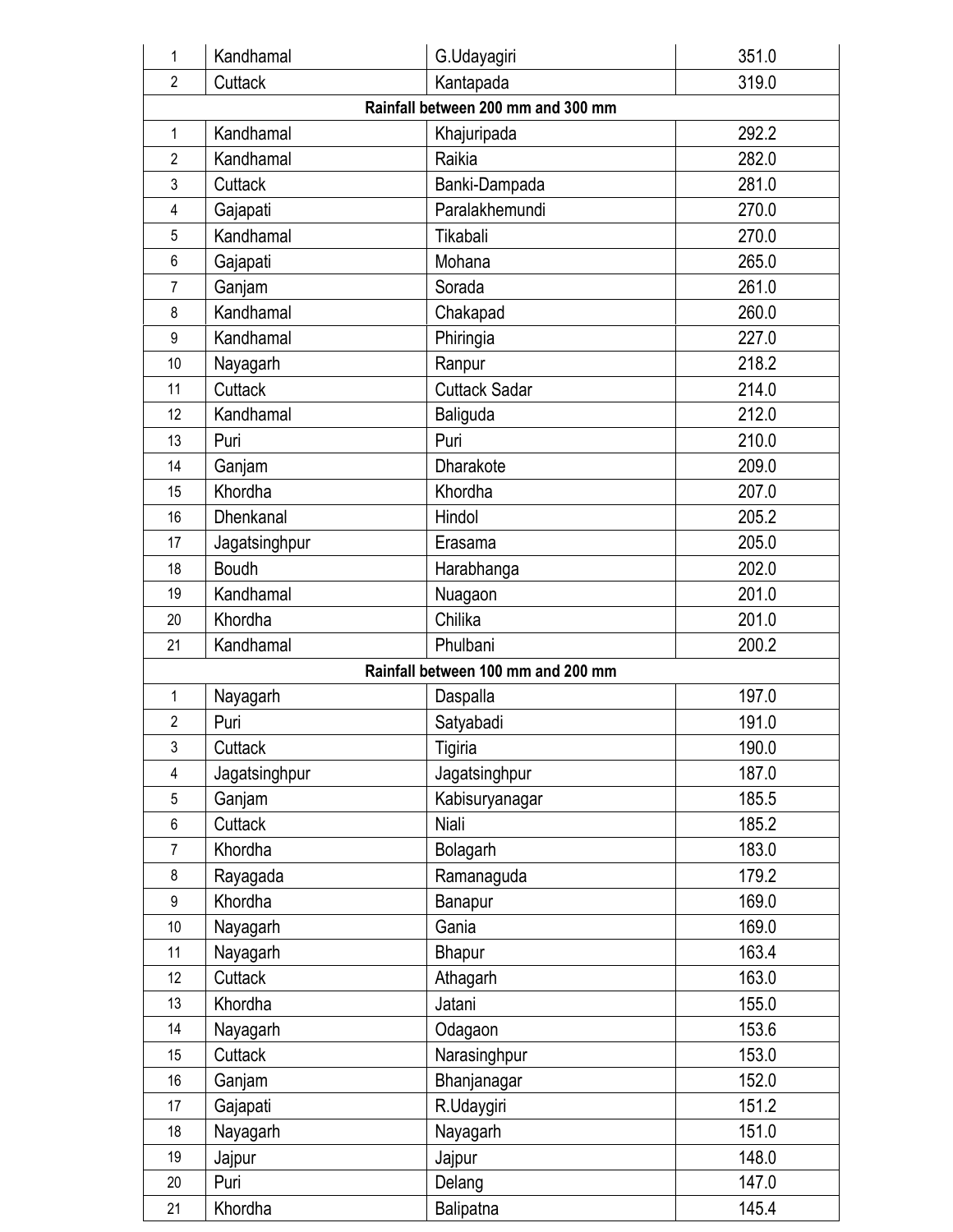| 22 | Khordha        | Tangi           | 143.0 |
|----|----------------|-----------------|-------|
| 23 | Kandhamal      | Kotagarh        | 142.0 |
| 24 | Nayagarh       | Nuagaon         | 142.0 |
| 25 | Puri           | Krushnaprasad   | 141.6 |
| 26 | Cuttack        | Badamba         | 141.0 |
| 27 | Kendrapara     | Garadapur       | 140.0 |
| 28 | Gajapati       | Gumma           | 137.0 |
| 29 | Cuttack        | Salepur         | 135.0 |
| 30 | Ganjam         | Hinjilicut      | 135.0 |
| 31 | Puri           | Kanas           | 135.0 |
| 32 | Ganjam         | Sheragada       | 130.0 |
| 33 | Puri           | Nimapara        | 130.0 |
| 34 | Dhenkanal      | Odapada         | 126.0 |
| 35 | Cuttack        | Mahanga         | 125.0 |
| 36 | Khordha        | Begunia         | 125.0 |
| 37 | Dhenkanal      | Parjang         | 124.0 |
| 38 | Bolangir       | Gudvella        | 123.0 |
| 39 | Rayagada       | Gudari          | 122.0 |
| 40 | Angul          | Talcher         | 120.0 |
| 41 | Ganjam         | Jagannathprasad | 119.0 |
| 42 | Puri           | Gop             | 118.2 |
| 43 | Kendrapara     | Kendrapara      | 116.0 |
| 44 | Puri           | Pipili          | 116.0 |
| 45 | Khordha        | <b>Balianta</b> | 115.0 |
| 46 | Jajpur         | Korei           | 110.7 |
| 47 | Cuttack        | Barang          | 110.0 |
| 48 | Cuttack        | Tangi-Choudwar  | 110.0 |
| 49 | Mayurbhanj     | Samakhunta      | 110.0 |
| 50 | <b>Bhadrak</b> | Bhandaripokhari | 108.0 |
| 51 | Kalahandi      | Madanpur Rampur | 105.0 |
| 52 | Jajpur         | Binjharpur      | 104.0 |
| 53 | Kalahandi      | Lanjigarh       | 104.0 |
| 54 | Balasore       | Nilagiri        | 103.4 |
| 55 | Dhenkanal      | Dhenkanal       | 103.3 |
| 56 | Khordha        | Bhubaneswar     | 103.2 |
| 57 | Jajpur         | Bari            | 103.0 |
| 58 | Kandhamal      | Tumudibandh     | 102.8 |
| 59 | Jajpur         | Sukinda         | 102.4 |
| 60 | Ganjam         | Polasara        | 101.4 |
| 61 | Jagatsinghpur  | Tirtol          | 100.0 |
| 62 | Kalahandi      | Thuamul Rampur  | 100.0 |
| 63 | Kendrapara     | Marshaghai      | 100.0 |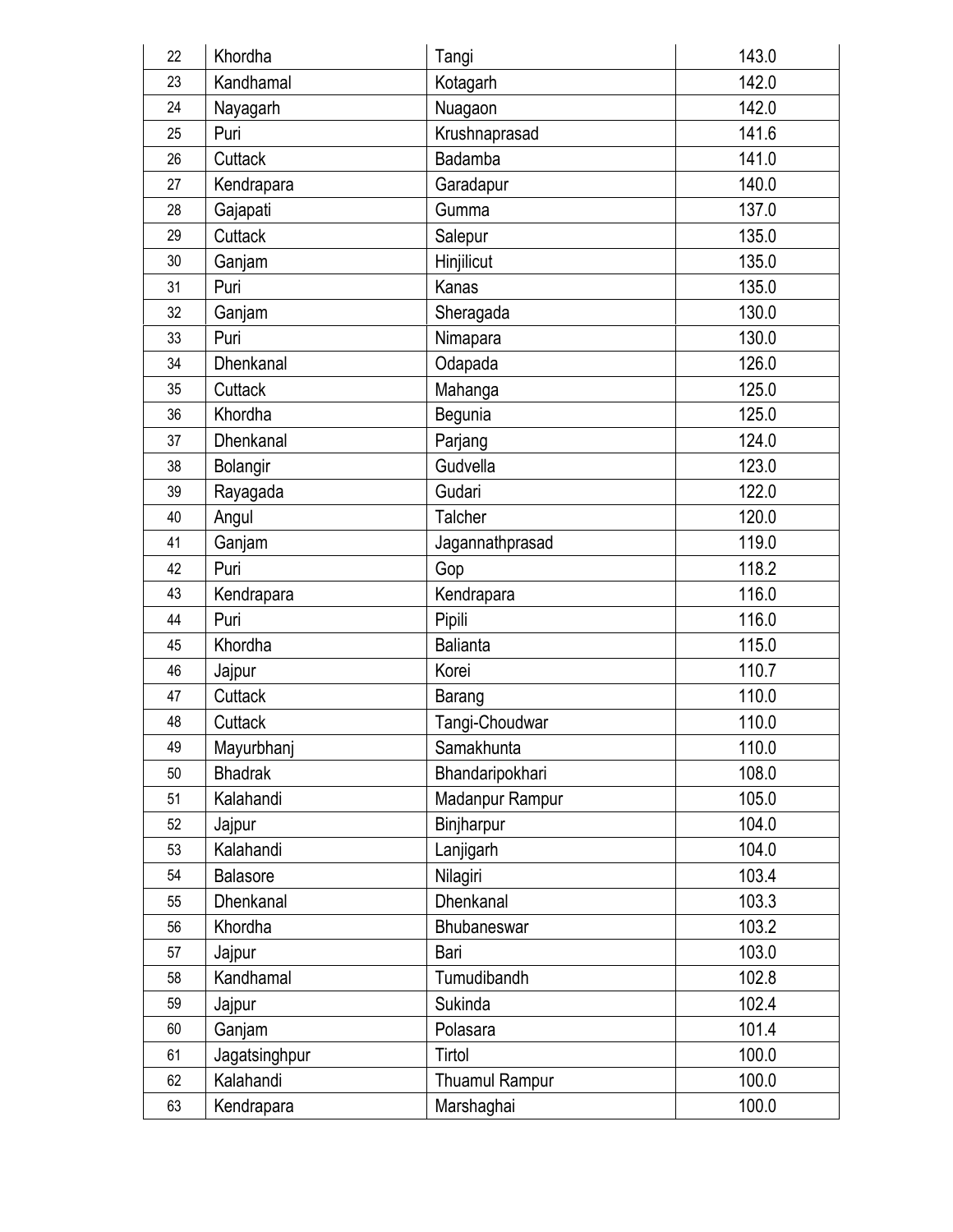

The cumulative average rainfall of the State from  $1<sup>st</sup>$  June till  $12<sup>th</sup>$  October of 2018 comes to a surplus of 18.7% over the long term average rainfall.

15 districts have received surplus rainfall of more than 19% whereas 15 districts have received normal rainfall (+19% to -19%) during the period from 1.6.2018 to 12.10.2018 (cumulative). The district-wise details are attached.



Going by Blocks, 142 Blocks have received surplus rainfall of more than 19%, 144 Blocks received normal rainfall (+19% to -19%), 24 Blocks received deficit rainfall (shortfall of >19% up to 39%) and 4 Blocks received severe deficit rainfall (shortfall of >39% up to 59%) during the period from 1.6.2018 to 12.10.2018.

The Block-wise details of 24 Blocks which have received deficit rainfall (shortfall of >19% up to 39%) and 4 Blocks which have received severe deficit rainfall (shortfall of >39% up to 59%) are indicated below.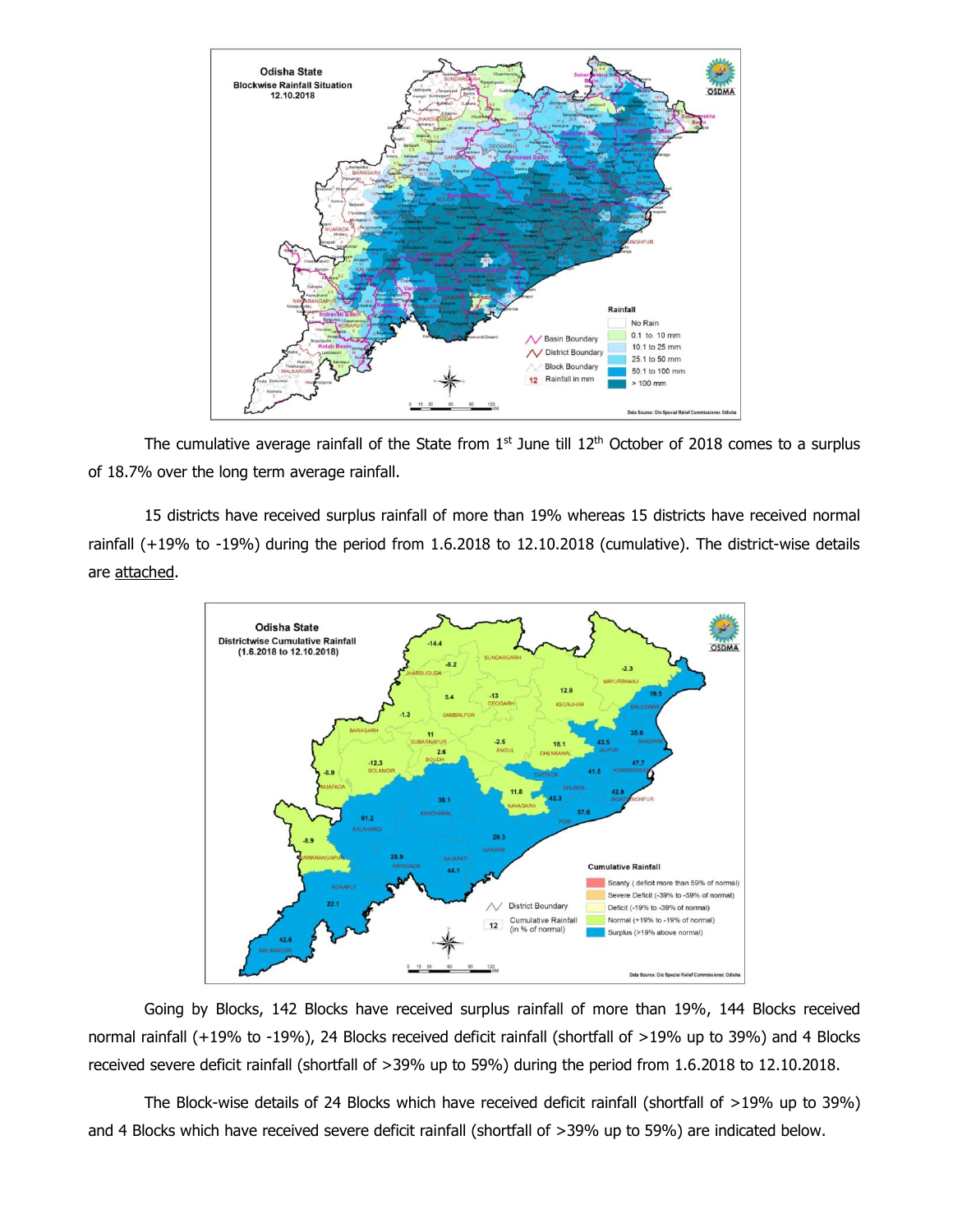| SI.                                                                   | <b>Name of the District</b> | Name of the                                                     | <b>CUMULATIVE</b><br>(1st June, 2018 to 12th October,<br>2018) |                              |                            |  |  |  |  |  |
|-----------------------------------------------------------------------|-----------------------------|-----------------------------------------------------------------|----------------------------------------------------------------|------------------------------|----------------------------|--|--|--|--|--|
| No.                                                                   |                             | <b>Block/Station</b>                                            | <b>Actual</b>                                                  | Anticipated<br><b>Normal</b> | $%$ of<br><b>Deviation</b> |  |  |  |  |  |
|                                                                       |                             | 24 Blocks having Deficit Rainfall (shortfall of >19% up to 39%) |                                                                |                              |                            |  |  |  |  |  |
| 1                                                                     | <b>ANGUL</b>                | Pallahara                                                       | 1100.1                                                         | 1488.7                       | $-26.1$                    |  |  |  |  |  |
| $\overline{2}$                                                        | <b>ANGUL</b>                | Kaniha                                                          | 878.6                                                          | 1244.6                       | $-29.4$                    |  |  |  |  |  |
| 3                                                                     | <b>BALANGIR</b>             | Duduka                                                          | 748.0                                                          | 948.5                        | $-21.1$                    |  |  |  |  |  |
| 4                                                                     | <b>BALANGIR</b>             | Khaprakhol                                                      | 900.0                                                          | 1160.8                       | $-22.5$                    |  |  |  |  |  |
| 5                                                                     | <b>BALANGIR</b>             | Tureikela                                                       | 698.6                                                          | 958.9                        | $-27.1$                    |  |  |  |  |  |
| 6                                                                     | <b>BARGARH</b>              | Padampur                                                        | 881.8                                                          | 1178.9                       | $-25.2$                    |  |  |  |  |  |
| 7                                                                     | <b>BARGARH</b>              | Sohela                                                          | 827.5                                                          | 1155.6                       | $-28.4$                    |  |  |  |  |  |
| 8                                                                     | <b>KEONJHAR</b>             | Champua                                                         | 1083.8                                                         | 1446.9                       | $-25.1$                    |  |  |  |  |  |
| 9                                                                     | <b>KORAPUT</b>              | Narayanpatna                                                    | 896.8                                                          | 1281.1                       | $-30.0$                    |  |  |  |  |  |
| 10                                                                    | <b>MALKANGIRI</b>           | Padia                                                           | 1125.4                                                         | 1474.3                       | $-23.7$                    |  |  |  |  |  |
| 11                                                                    | MAYURBHANJ                  | Besoi                                                           | 1034.2                                                         | 1278.9                       | $-19.1$                    |  |  |  |  |  |
| 12                                                                    | MAYURBHANJ                  | Raruana                                                         | 852.0                                                          | 1162.2                       | $-26.7$                    |  |  |  |  |  |
| 13                                                                    | MAYURBHANJ                  | Morda                                                           | 1114.0                                                         | 1558.9                       | $-28.5$                    |  |  |  |  |  |
| 14                                                                    | MAYURBHANJ                  | Suliapada                                                       | 894.8                                                          | 1278.9                       | $-30.0$                    |  |  |  |  |  |
| 15                                                                    | <b>NAWARANGPUR</b>          | Raighar                                                         | 1046.0                                                         | 1306.8                       | $-20.0$                    |  |  |  |  |  |
| 16                                                                    | <b>NAWARANGPUR</b>          | Umerkote                                                        | 996.7                                                          | 1306.8                       | $-23.7$                    |  |  |  |  |  |
| 17                                                                    | <b>NAWARANGPUR</b>          | Kosagumuda                                                      | 974.0                                                          | 1306.8                       | $-25.5$                    |  |  |  |  |  |
| 18                                                                    | <b>NUAPADA</b>              | Khariar                                                         | 843.6                                                          | 1067.1                       | $-20.9$                    |  |  |  |  |  |
| 19                                                                    | <b>SAMBALPUR</b>            | Naktideul                                                       | 1063.6                                                         | 1338.8                       | $-20.6$                    |  |  |  |  |  |
| 20                                                                    | <b>SUNDARGARH</b>           | Subdega                                                         | 972.4                                                          | 1255.4                       | $-22.5$                    |  |  |  |  |  |
| 21                                                                    | SUNDARGARH                  | Bonai                                                           | 1008.2                                                         | 1394.5                       | $-27.7$                    |  |  |  |  |  |
| 22                                                                    | SUNDARGARH                  | Balisankara                                                     | 858.9                                                          | 1255.4                       | $-31.6$                    |  |  |  |  |  |
| 23                                                                    | SUNDARGARH                  | Lephripara                                                      | 732.9                                                          | 1140.0                       | $-35.7$                    |  |  |  |  |  |
| 24                                                                    | SUNDARGARH                  | Sundargarh                                                      | 868.4                                                          | 1372.8                       | $-36.7$                    |  |  |  |  |  |
| 4 Blocks having Severe Deficit Rainfall (shortfall of >39% up to 59%) |                             |                                                                 |                                                                |                              |                            |  |  |  |  |  |
| 1                                                                     | <b>BALANGIR</b>             | Muribahal                                                       | 701.0                                                          | 1198.1                       | $-41.5$                    |  |  |  |  |  |
| $\overline{2}$                                                        | <b>BALANGIR</b>             | Loisingha                                                       | 633.0                                                          | 1160.8                       | $-45.5$                    |  |  |  |  |  |
| 3                                                                     | <b>BALANGIR</b>             | Belpada                                                         | 572.0                                                          | 1160.8                       | $-50.7$                    |  |  |  |  |  |
| 4                                                                     | SUNDARGARH                  | Tangarpali                                                      | 718.6                                                          | 1255.4                       | $-42.8$                    |  |  |  |  |  |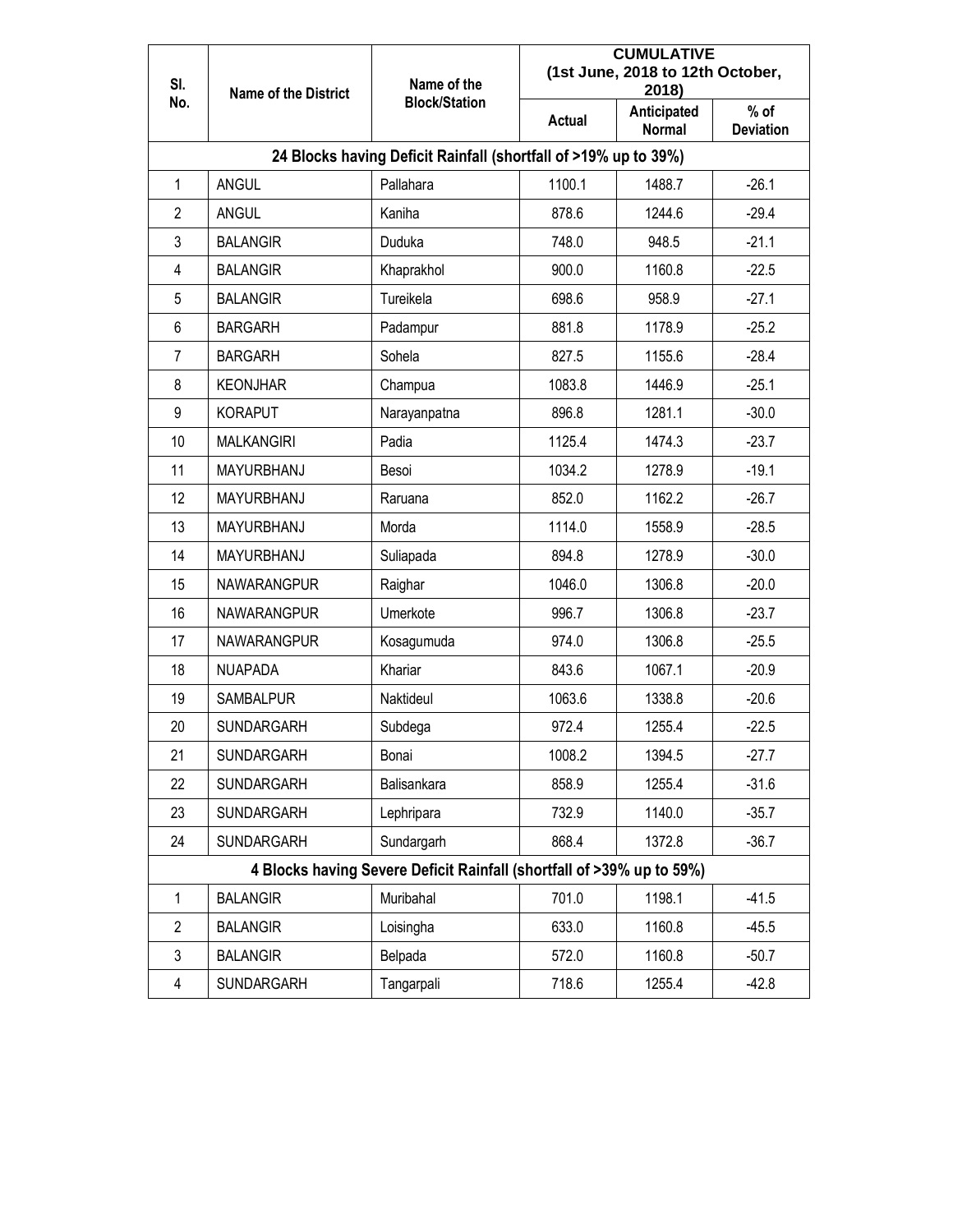

### **Forecast by IMD for today and next 2 days** :

**12.10.2018: Forecast-** Rain Thundershowers very likely at most places over Odisha.

Warning: Heavy to very heavy rainfall at isolated places likely to occur over the districts of Balasore, Bhadrak, Keonjhar, Jajpur, Dhenkanal, Angul, Cuttack, Kendrapara, Jagatsinghpur and Mayurbhanj of Odisha.

**13.10.2018: Forecast-** Rain Thundershowers very likely at many places over districts of Coastal Odisha and at a few places over districts of interior Odisha.

### **Warning: Heavy rainfall- Nil**

**14.10.2018: Forecast-** Rain Thundershower likely to occur at a few places over Odisha.

### **Warning: Heavy rainfall- Nil**

**Wind warning:** Squally wind speed of 45-55 kmph gusting to 65 kmph very likely along and off Odisha coast and 35-45 kmph gusting to 55 kmph likely over adjoining areas of North interior Odisha during next 12 hours and adjoining areas of South interior Odisha during next 6 hours.